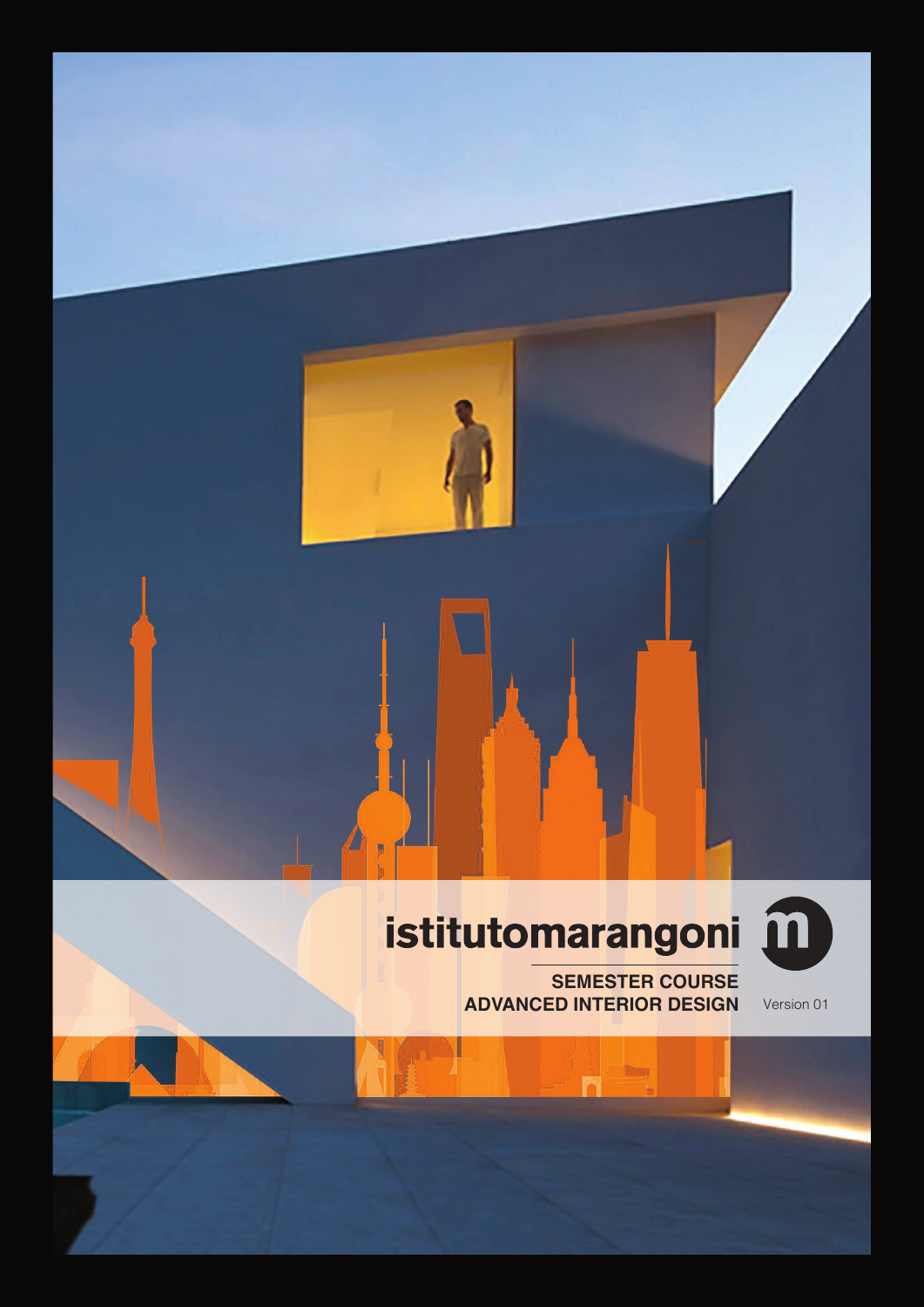#### **Brief Descriptive Summary**

Over the past 80 years Istituto Marangoni has grown and developed alongside the thriving Italian fashion and design industry. Through an exciting curriculum aimed to develop practical, creative, and business and management skills, which are subject specific, and relevant to the international fashion industry, Istituto Marangoni Semester courses offer specialist activities for participants who are looking for study abroad opportunities, or for professionals who have the desire to 'up-skill' or take a career break to study business practices in relation to the world of fashion including Brand Management, Promotion, and Buying and Merchandising.

# **General Information**

#### **1. Certification attained**

Istituto Marangoni Certificate

#### **Programme Information**

#### **2. Educational & Programme Aims Educational Aims:**

The educational aims are:

- to develop flexible approaches to programme delivery and participant support which reflect the needs and expectations of our participants;
- to provide a supportive and inclusive learning environment which will enable success for all learners;
- to encourage the development of participants' intellectual and imaginative powers, creativity, independence, critical selfawareness, imagination and skills that will enhance global employment opportunities on graduation in all programmes;
- to establish a culture of constant improvement in learning, teaching and assessment that is anticipatory, enabling, supportive, rewarding and fully aligned with the Institutes vision and strategic objectives;
- to provide a learning experience that is informed by research, scholarship, reflective practice and engagement with the industry and the professions.

#### **Programme Aims:**

The course objective is to refresh participants' knowledge of the design of contemporary interiors, with a professional approach focusing on residential, public spaces such as hotels, clubs, and retail design environments. The course enables participants to specialise in the interior design field, with the ability to analyse international trends and the contemporary panorama of the luxury segment, interpreting design ideas with creativity and in coherence with market requirements. Participants will learn to express the philosophy of brands, developing new Home Collection spaces, through correct design representation.

#### **3. Final Learning Outcomes**

### **Educational Outcomes**

On successful completion of their course of study participants will be able to:

- apply skills of critical analysis to real situations within a defined range of contexts
- demonstrate a high degree of professionalism characterised by initiative, creativity, motivation and self management;
- express ideas effectively and communicate information appropriately and accurately using a range of media including ICT;
- develop working relationships using teamwork and leadership skills, recognising and respecting different perspectives;
- manage professional development reflecting on progress, taking action where appropriate
- find, evaluate, synthesise and use information from a variety of sources;
- articulate an awareness of the social and community contexts within their disciplinary field.

#### **Programme Specific Outcomes**

On successful completion of the Semester programme participants will be able to:

- critically analyse their results and draw logical conclusions;
- select and define a research topic and implement a research plan using appropriate methodologies;
- exercise initiative and personal responsibility in the work environment;
- carry out further independent learning or continuing professional development;

Participants will also be introduced to the qualities needed in situations requiring initiative and personal responsibility, together with decision-making and leadership skills, in complex and unpredictable working situations.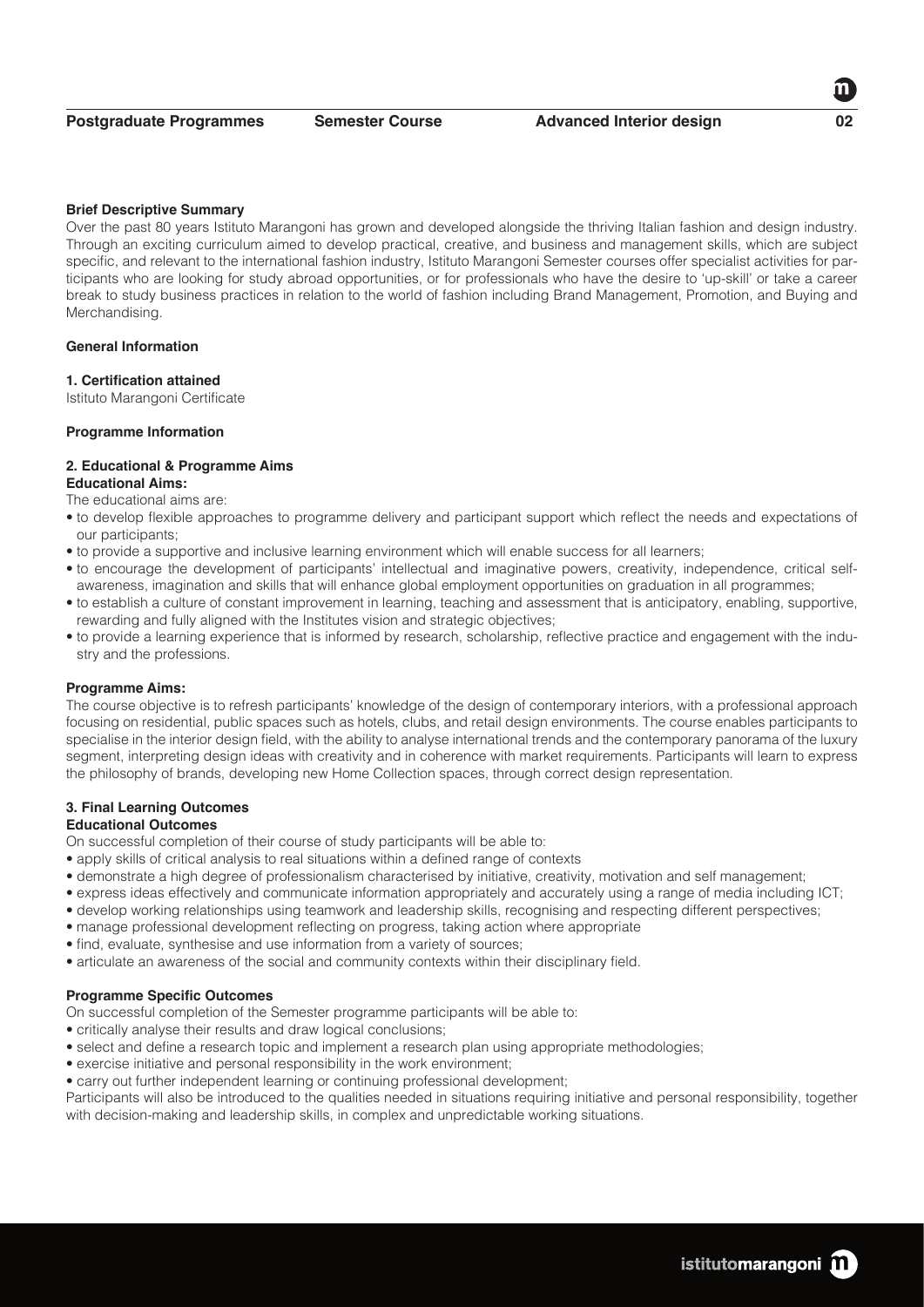#### **Final Award Learning Outcomes**

On successful completion of their course of study participants will be able to:

- research interior styles for various locations and areas including home collection, retail, and public spaces;
- develop a design brief and offering creative, innovative proposals in interior environments;
- create a brand identity for a retail and home collection space;
- plan an interior design project in all its phases; represented thorough visual layouts and presented in a professional manner;
- analyse and assess international trends in the interior design industry.

# **4. Teaching/Learning and Assessment Strategy**

# **Curriculum:**

The course is structured to provide the necessary tools for interpreting home interiors and professional layouts in commercial and public projects with a creative and emotive approach to design wellbeing through design research methodology; a key element for any professional wishing remain up to date with trends and stay ahead of the game.

The style and themes of brands will be conveyed in home collection and retail area designs by way of innovative structural, layout, colour and interior lighting design proposals to name just a few. Selecting the materials, fabrics, colours and new furnishings will be part of the design process.

Through an analysis the history of design and its evolution in the world of interiors, participants will be capable of identifying the design style, as well as defining a suitable response to the requirements of a company brief or specific client request. Different software will be used to produce technical drawings, and views of interiors will be supported by a professional presentation, expressed as storyboards, covering the whole creative process from development of the concept and its sources of inspiration, to the final representation of the space.

The historical evolution of interiors and the skills gained in creative research will provide participants with the foundations for developing sophisticated and innovative designs in which the combination of materials, colours, fabrics and choice of furnishings come together to produce a harmonious and correct combination of interior design proposals.

#### **Learning and Teaching Methods:**

This Network of courses is mainly based around formal lectures, workshops, seminars and self-directed study and within this structure a range of approaches to learning and teaching is employed as appropriate to the situation. Industry experienced specialists and visiting specialist Lecturers (industry professionals) make valuable contributions and facilitate important links to professional practice.

**Self-Directed Study** – plays a major role in this programme, where participants are expected to spend time researching and analysing subject matter independently to support and substantiate taught material.

**Formal Lectures –** form an integral part of the programme and with formal delivery of key information to the whole cohort. At this level it is expected that participants will use the lectures as a stimulus for further study/reading.

**Seminars –** are used to build on themes taken from the lecture programme. Participants are encouraged to make an active contribution by sharing in the argument and debate.

**Visiting Lecturers –** are invited to deliver specialist lectures to enhance the delivery of the units.

**Individual Tutorials –** are used when individual participant work is being discussed or the guidance required is specific to one particular participant. It is especially important in the dissertation phase and may be face to face, over the telephone, via e-mail or Skype.

**Small Group Tutorials –** enable participants to discuss and plan their work in greater detail than is possible with larger groups. It encourages quieter participants to develop their interpersonal and communication skills and helps consolidate leadership skills in others.

**Video Presentations -** are used to give a more in-depth understanding of a specific issue.

**Case Studies –** are used for detailed discussion of real-life situations.

**Demonstrations –** are normally of a technical nature and are necessary in certain subject areas.

**Studio / Workshop / Laboratory / Practical Sessions –** may be used to enable the creative and practical skill development of the participant in an environment which simulates that of industry.

**Group and Team Work –** requires participants to operate as a member of a group or team and they usually have clearly identified roles. The emphasis is on collective responsibility, individual responsibility to the group and joint decision-making.

**Study Trips –** give participants the opportunity to go outside the institute's environment to enhance their understanding of specific subject material. If assessment is dependent on information collected whilst undertaking the study trip, the trip would be considered mandatory. The cost of study trips can be either the responsibility of the participant or on occasion included in the annual study fee. If the visit is within the city participants pay for public transport. This will be outlined at the beginning of any unit where such a trip is foreseen.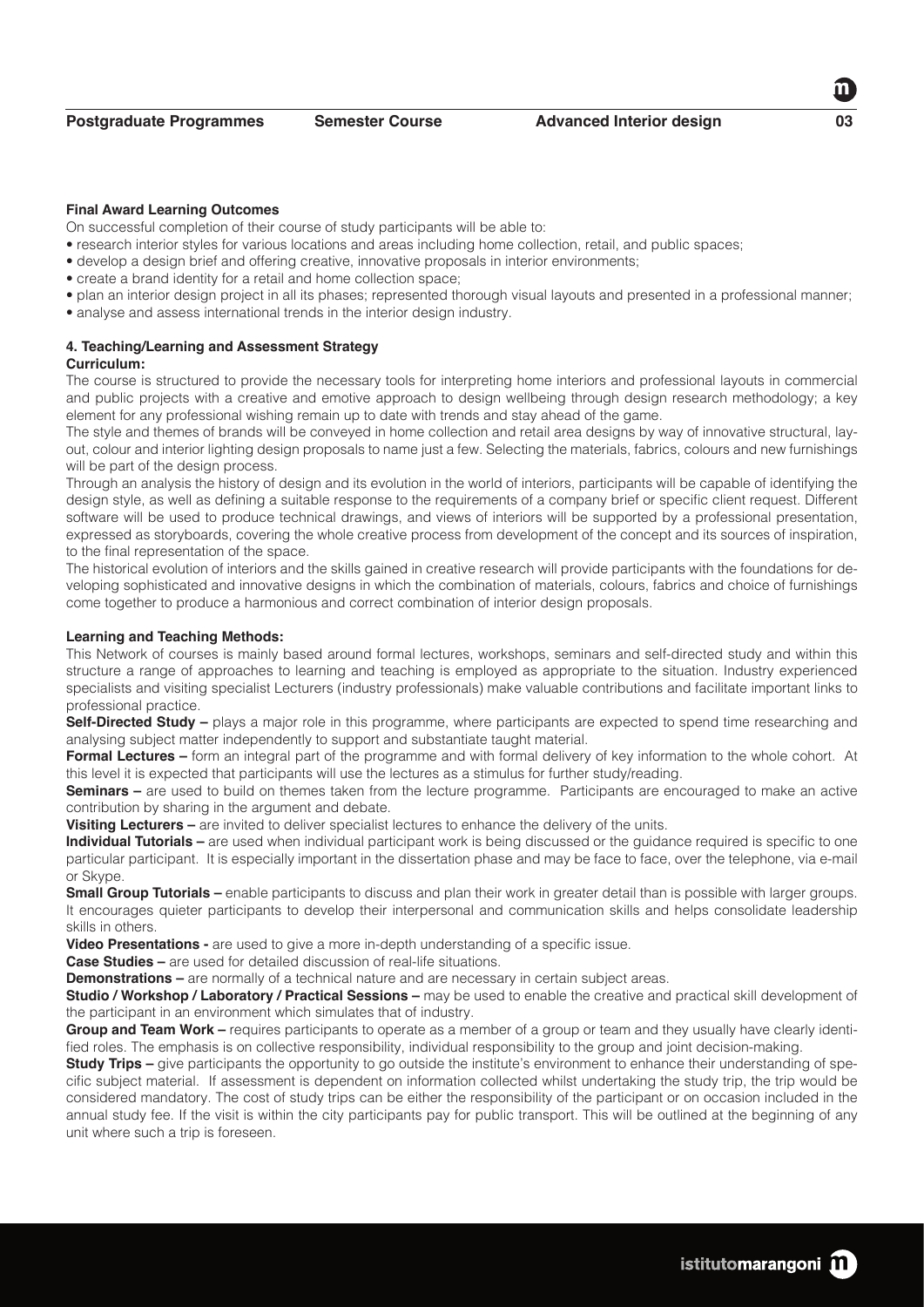#### **Assessment:**

The assessment strategy for the programme has been designed to incorporate a variety of assessment methods to enable all participants to demonstrate their learning in a fair and comprehensive manner.

# **Assessment Methods:**

Formative assessment is used as an interim review of participant work undertaken at key points during particular units. It provides an indicative measure of progress, allows participants to consider their work in relation to that of their peers, allowing participants to agree with staff any adjustments that are necessary to make in order to satisfy course requirements. It is designed to help improve participant performance. It does not contribute to the final unit mark. Formative assessment always makes reference to the learning outcomes and or assessment criteria of that unit.

# **Summative assessment**

Provides an evaluation of participant progress and learning during an entire unit, generates a unit mark, constructive feedback and confirms the conditions for referral and retake.

Peer and Self-assessment requires participants to assess their own work and that of fellow participants. It encourages:

- a sense of ownership of the process of assessment;
- assists the participant to become an autonomous learner;
- helps to develop a range of transferable skills;

• makes assessment part of the learning process rather than an adjunct to it.

**Portfolio Assessment** is used to assess a variety of projects that have been developed throughout the unit.

**Practical and Class Based Projects –** allow the participants to demonstrate their understanding of a specific subject area and application of practical areas of the programme.

Written Reports are required in some study areas, where a clear and structured brief is provided and the participants are asked to submit work to be marked independently and anonymously by staff.

**Formal Examinations –** will be used in some subjects to permit participants to demonstrate their understanding of a subject within a constrained timeframe.

**Presentations** are used in some subjects to allow the participant to develop their professional communication, presentation skills and to argue critical reflection and interpret findings.

#### **Avoiding Plagiarism**

Plagiarism is defined as stealing another person's ideas and presenting them as though they were the participant's own. Please refer to the Student Handbook.

| Class              | Mark Range | Criteria                                                                                                                                                                                                                                                                  |
|--------------------|------------|---------------------------------------------------------------------------------------------------------------------------------------------------------------------------------------------------------------------------------------------------------------------------|
| Fail               | $0 - 44$   | The student will not have demonstrated proficiency in intellectual thought.<br>The learning outcomes of the unit will not have been achieved. The content will be<br>descriptive rather than analytical.                                                                  |
| Marginal Fail      | 45-49      | The student will have demonstrated a basic proficiency in intellectual<br>understanding in most but not all elements. Some of the learning outcomes of the<br>unit will have been achieved at threshold level. The content will be descriptive<br>rather than analytical. |
| Pass               | 50-59      | The student will have demonstrated evidence of critical thinking. All the learning<br>outcomes of the unit will have been competently achieved. There will be some<br>substantive and developed evidence of understanding.                                                |
| Merit              | 60-69      | The student will have demonstrated intellectual thought that includes critical<br>thinking, analysis and the ability to draw conclusions and make recommendations.<br>All the learning outcomes of the unit will have been achieved at a good level.                      |
| <b>Distinction</b> | 70-100     | The student will have achieved all the learning outcomes of the unit at an excellent<br>or outstanding level showing clarity of understanding, analysis and evaluation.                                                                                                   |

#### **Programme Specific Assessment Criteria Assessment Grade Descriptors for Semester Courses:**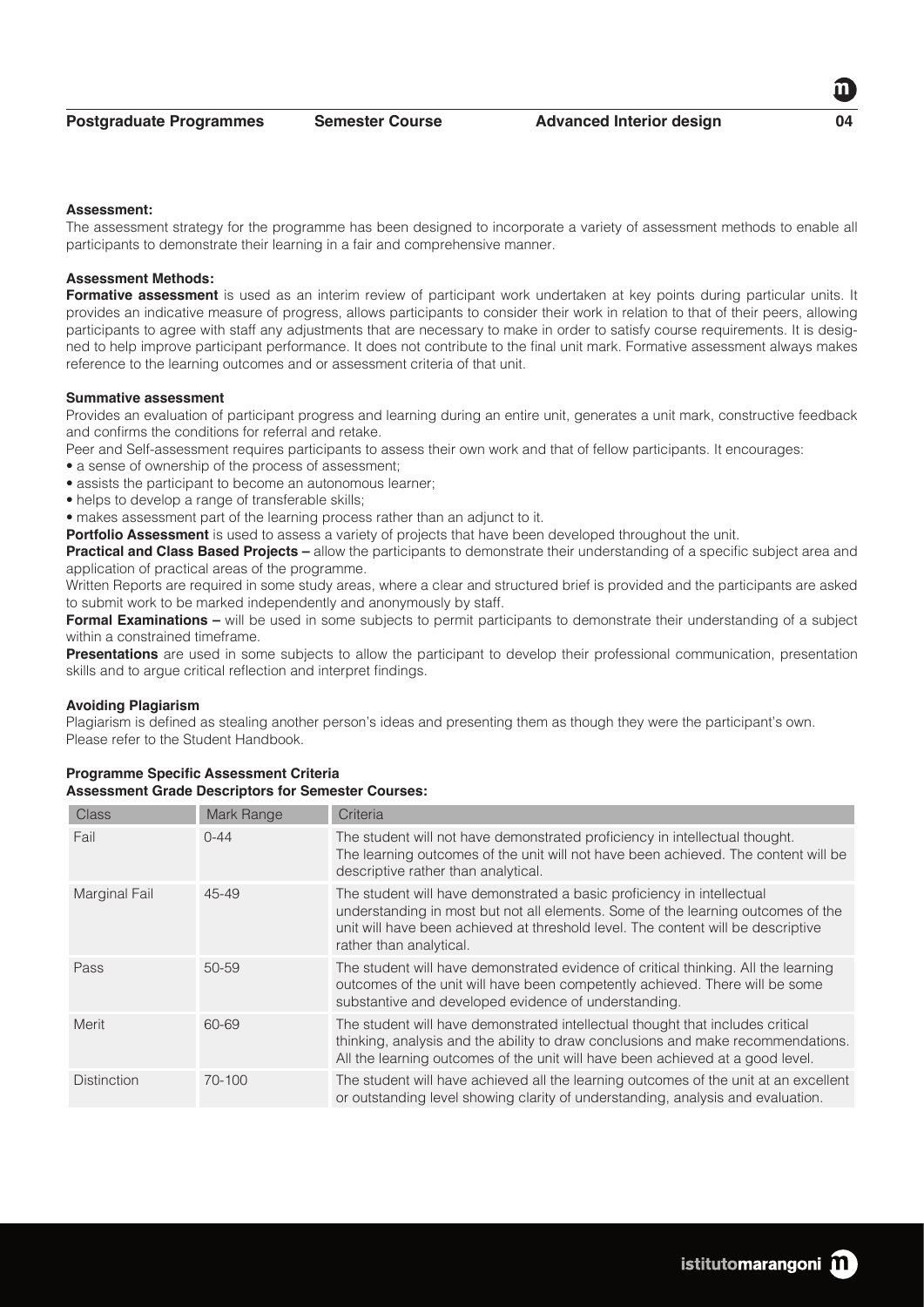#### **5. Course structures**

| Main Subject Areas             |
|--------------------------------|
| Luxury Interior Spaces         |
| <b>Creative Design Process</b> |
| Digital Design                 |
| Materials & Fabrics            |
| History of Interior            |
| Interior Lighting Design       |
| <b>Advanced Rendering</b>      |
| <b>Trend Forecasting</b>       |

# **6. Personal Development Planning**

# **PDP/Individual Development Tutorial.**

The Director of Education and the Academic Service support the personal development of participants. One-to-one appointments may be made by phone, through the receptionists or by email. Participants can expect to be seen almost immediately to discuss any issues they may have.

# **7. Career Service for Semester courses**

Each school has its own dedicated careers support team.

The purpose of the Career Service is to support and offer guidance to semester course participants with advice, lectures, presentations and information.

# **8. Course Specific Admission Requirement**

# **ADMISSION REGULATIONS**

Admission is based on the reasonable expectation that the participant will be able to fulfil the objectives of the programme and achieve the standard required for the award.

Admission requirements are listed below.

Candidates must have a sufficient command of the English or the chosen language of the course to be able to meet the requirements of the programme in every respect.

When considering the suitability of an applicant for a place on the programme the Admissions team will usually take the following factors into account:

- the applicant's qualifications (High School Diploma or equivalent school certificate);
- the applicant's personal statement;
- a portfolio of work (if appropriate to the subject).

The Admissions Manager coordinates and supports the subject specific Programme Leader and the Director of Education in dealing with interviews and portfolio assessments (where appropriate).

(Admission requirements are subject to change in order to comply with entry requirement regulations).

# **9. Programme Leader Responsibilities**

They will have responsibility for implementing the strategic direction of the courses within their programme and for co-ordinating the academic administration necessary for its successful day-to-day operation.

Programme Leader's Responsibilities:

- chairing the Programme Committee, and arranging for such meetings of the Committee as considered appropriate;
- acting as the Chief Executive Officer to the programme. As such he/she will be responsible, within the agreed policies of the Programme Committee, and Academic Boards, for the efficient operation of the programme as approved by the Institute;
- supporting and encouraging their teaching team including PDP;
- advise the Programme Committee on its proper responsibility for the continuing development of the programme;
- liaise on behalf of the Programme Committee with all staff as appropriate:
- be empowered to take on behalf of the Programme Committee any reasonable action with respect to the proper functioning of the programme;
- recommend areas for curriculum development;
- co-ordinate the assessment schedule for the Unit and ensure that it is communicated to participants and the Director of Education;